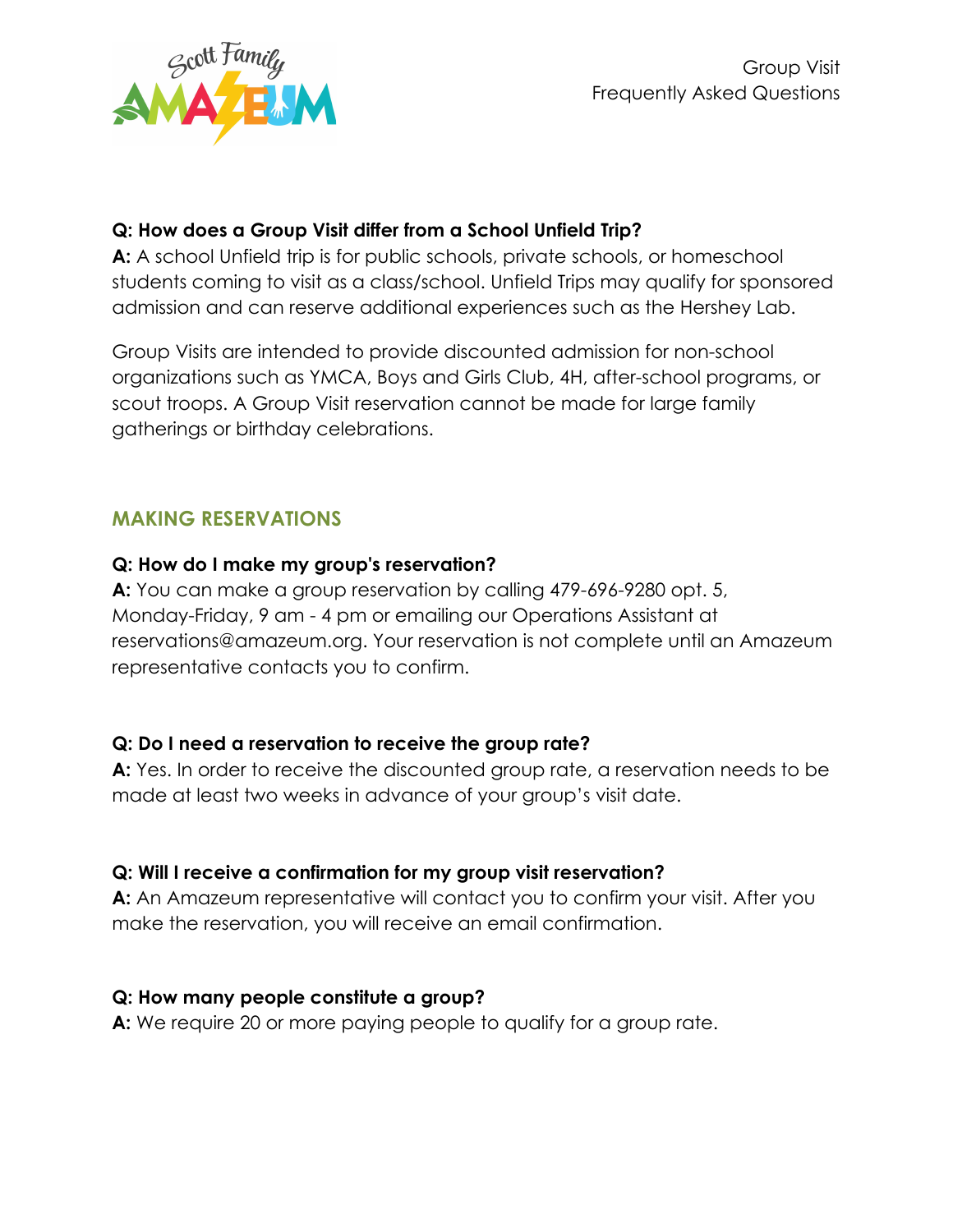

## **Q: What is the group rate?**

**A:** Groups of 20 or more paying guests may receive a discounted admission rate of \$6.00 per person. Children under 2 years old are free. Starting on August 1, 2022 the group rate will be \$7 per person.

## **Q: What if I need to make changes to my reservation?**

**A:** You may make any necessary changes to your reservation by calling 479-696-9280 opt. 5, Monday-Friday, 9 am – 4 pm or emailing the Operations Assistant at reservations@amazeum.org. If you need to make changes the day of your visit, you can do so when you check in at the admissions desk. We will ask for a final headcount of adults and children upon your arrival.

## **Q: What if I need to cancel my group visit?**

**A:** If you cannot make your reservation, please cancel at least 14 days in advance. Submit cancellations to the Operations Assistant in writing by fax, mail, or email. Please include your contact information, organization name, and the date of group visit you are canceling.

If you cancel within 14 days of your visit, the Amazeum reserves the right to charge a \$25 cancellation fee. No call/no shows may be unable to reschedule with Amazeum for a full year.

## **Q: What if my group has to cancel due to inclement weather?**

**A:** The group leader should call 479-696-9280 opt. 5, to notify Amazeum staff of any delays, cancellations, or the need to reschedule your Group Visit.

## **Q: What are your safety requirements for groups?**

**A:** Amazeum guests and our team are encouraged to wear masks at their discretion. Hand sanitizer stations are located throughout the Amazeum and easily accessible. There are reminders throughout the museum to be aware of your physical distance with guests who are not in your group. Be smart, play 6 feet apart!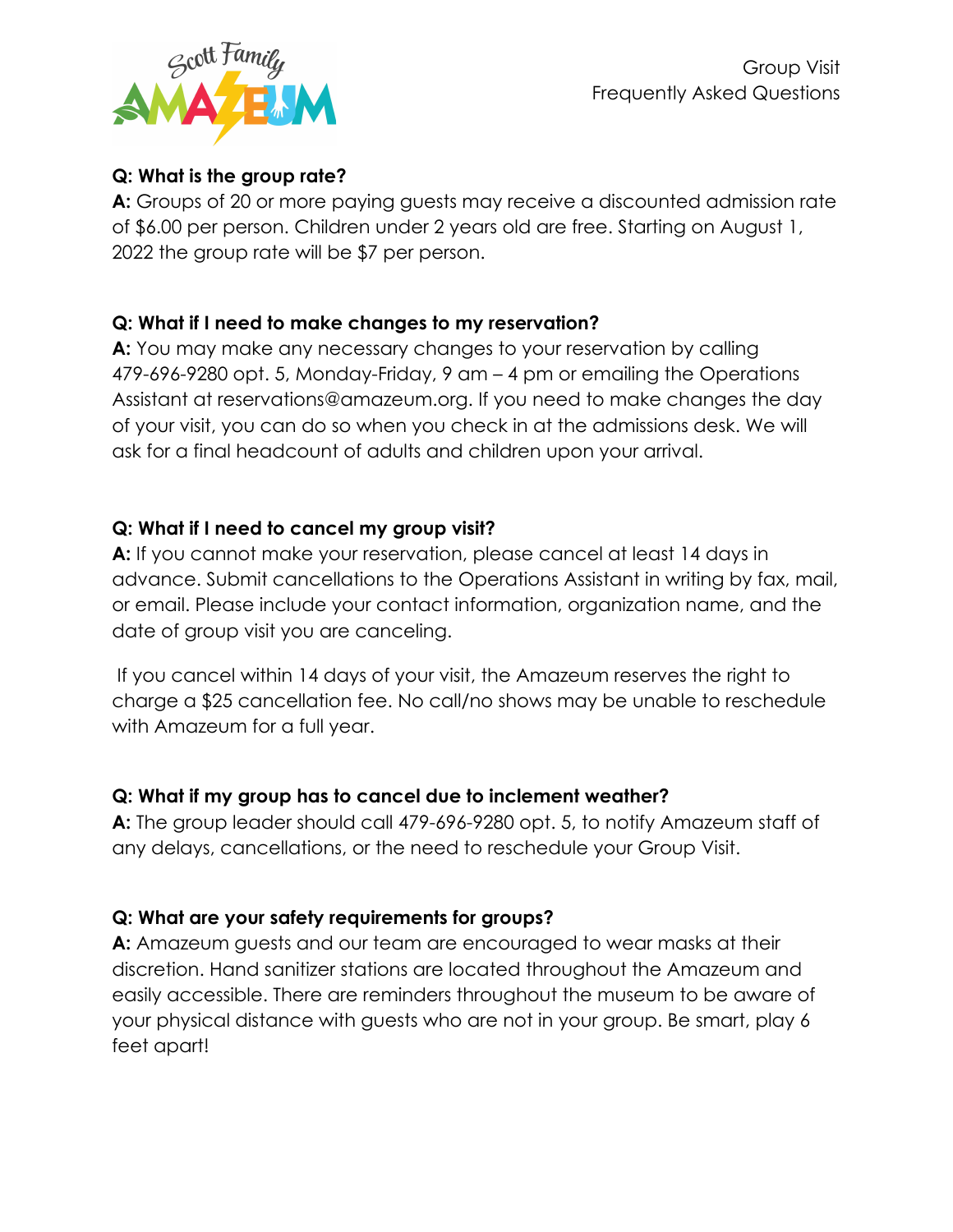

## **Q: Are we allowed to eat lunch at the Amazeum?**

**A:** At this time, we are requesting that groups enjoy their lunch before or after their visit. An exception may be allowed for groups with 30 or less individuals. Please note that the Amazeum does not have a cafe or large eating areas.

We recommend going to Orchard Park or Memorial Park nearby. The pavilions **must** be reserved ahead of time and only allow for a maximum of 99 people. Please use the links below to see availability or call Bentonville Parks and Recreation at 479-464-7275.

[Memorial Park Pavillion](https://anc.apm.activecommunities.com/playbentonville/reservation/landing/search/detail/126) [Orchard Park Pavillion](https://anc.apm.activecommunities.com/playbentonville/reservation/landing/search/detail/128)

#### **MAKING PAYMENTS**

#### **Q: When is the final payment due?**

**A**: Payment is expected in full at the time of check-in. The total amount due is based upon your final attendance number on the day of your visit. Please have a final count of children and adults so that accurate payment can be calculated.

#### **Q: How do we make payments?**

**A:** We accept the following forms of payment: credit card, cash, or check. We request one payment be made for the entire group.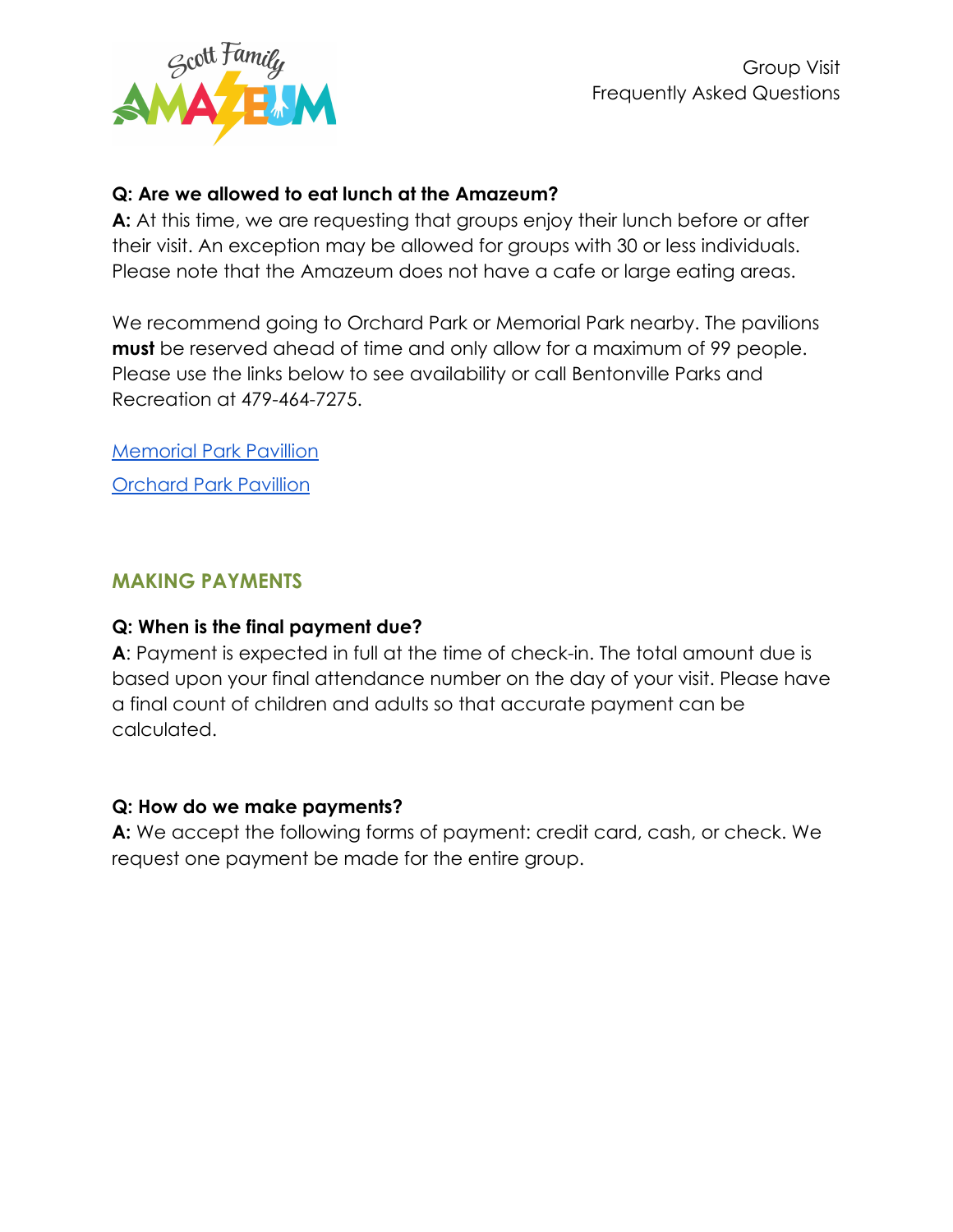

## **Q: Are all adults in the group required to pay?**

**A:** Required adults receive complimentary admission. The group leader is responsible for assigning required adults before the group visit. The Amazeum requires a 1:10 adult to child ratio for children 6 years and up, or the 1:5 adult to child ratio for children under 6 years.

Additional adults are \$6 per person. Additional adults will **not** receive the discounted group rate if they are paying separate from the group at check-in.

# **ON THE DAY OF YOUR VISIT**

#### **Q: When should we arrive?**

**A:** Please arrive 15 minutes prior to your scheduled time to allow time for check in and orientation. Groups will be able to explore the museum only during normal operating days and hours (10:00am-5:00pm on Mondays and Saturdays, 10:00am-5pm Wednesdays-Fridays, 1pm-5pm on Sundays).

## **Q: What happens when we arrive?**

**A:** Upon arrival, an Amazeum team member will greet you curbside and provide a brief orientation. We request you keep everyone together and outside until an Amazeum team member has given further instructions.

## **Q: Where should we park?**

**A:** If your group is traveling by car or van, you are welcome to park in our lot. Large buses and oversized vehicles should park at Orchards Park after unloading on the north side of the building at the Amazeum.

## **Q: How long should we plan to stay?**

**A:** Reservations are scheduled for 2 hours.